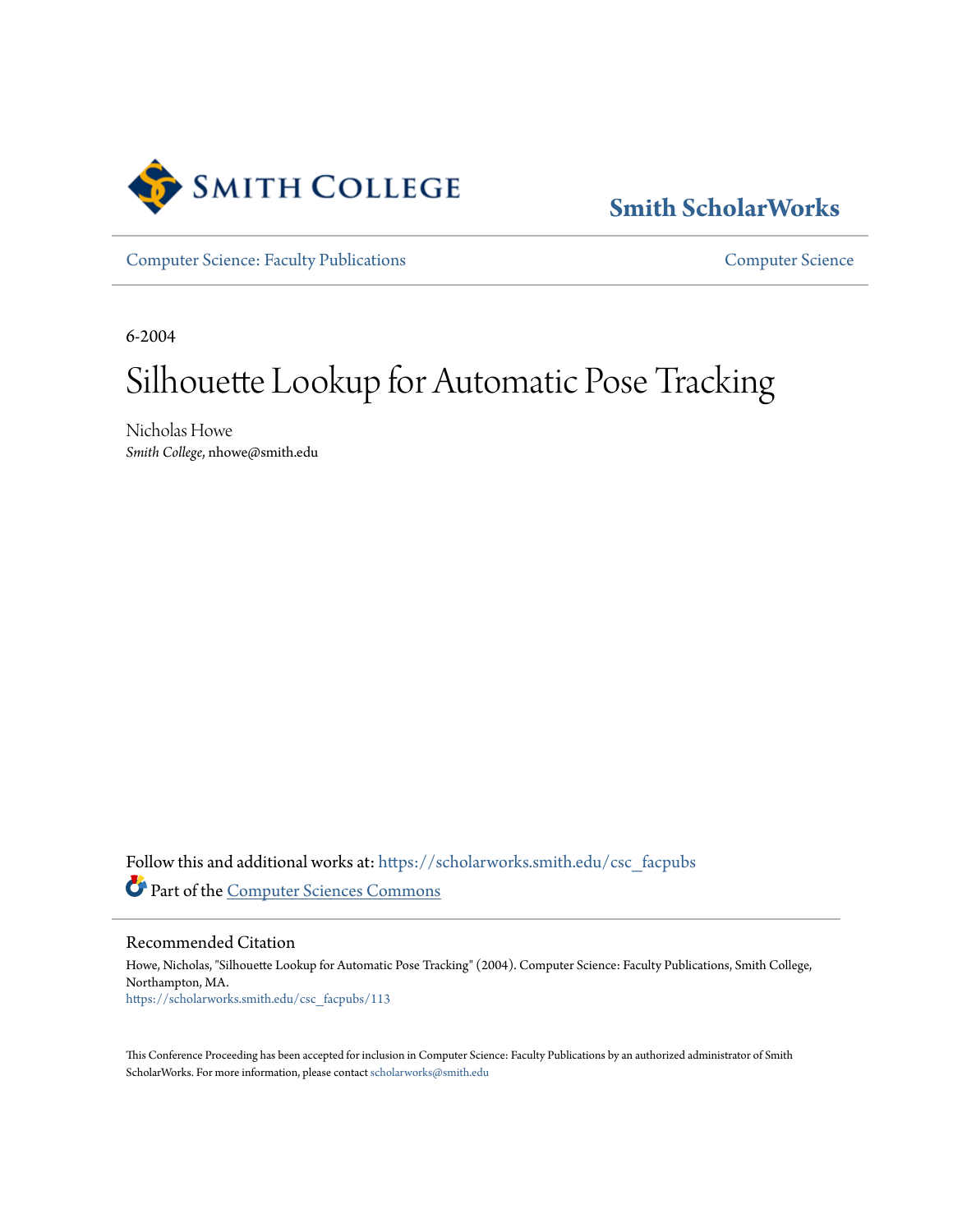Nicholas R. Howe Computer Science Smith College Northampton, MA 01063

## **Abstract**

*Computers should be able to detect and track the articulated 3-D pose of a human being moving through a video sequence. Current tracking methods often prove slow and unreliable, and many must be initialized by a human operator before they can track a sequence. This paper introduces a simple yet effective algorithm for tracking articulated pose, based upon looking up observed silhouettes in a collection of known poses. The new algorithm runs quickly, can initialize itself without human intervention, and can automatically recover from critical tracking errors made while tracking previous frames in a video sequence.*

# **1. Introduction**

Researchers have worked for decades towards the goal of a computer system that can track the articulated pose of a moving human being from monocular video input [15, 7]. Such a system would immediately enable applications in security, ergomonics, human-computer interaction, and many other fields. Yet a recent study concluded that none of the automated tracking methods tested could successfully track a moderately difficult example [6]. Recovery from tracking errors therefore deserves more than the scant research attention it has received [11] to date.

This paper develops an approach to pose tracking based upon silhouette lookup, hereafter referred to as *SiLo tracking*. This approach offers significant advantages over currently popular methods using parameter optimization and particle tracking algorithms. The SiLo tracker described in Section 2 requires no human input for initialization. Even if it makes grave errors during difficult sections of a video, it can automatically recover to track the correct pose on subsequent frames. Furthermore, although the implementation described here is not optimized for speed, it invites significantly faster implementations than approaches based upon optimization and particle tracking.

Several developments contribute to enable these advances. The many-to-one silhouette-to-pose relationship has in the past proved a barrier to the development of silhouette-based trackers. The new technique exploits temporal continuity to choose the best hypothesis among multiple candidate poses at each frame, via a Markov chain formulation. Relieved of the burden of finding the perfect match, simple yet effective metrics make feasible the rapid retrieval of candidate silhouettes. Finally, smoothing and optimization based upon polynomial splines ensure that the tracked output forms a plausible human motion.

The sections that follow describe each of these contributions in more detail. Section 2 describes the SiLo tracking algorithm and places it in the context of previous work. Section 3 describes experimental results using the algorithm. Section 4 concludes with an analysis of the approach's strengths and weaknesses, and a discussion of possible future work.

# **2. SiLo Tracking**

The algorithm described below takes as its input raw video from a fixed viewpoint, assumed for simplicity to contain a single human being entirely within the camera frame and unoccluded by other objects. (Multiple subjects, partial visibility, and camera motions can all be addressed but fall beyond the scope of this paper.) For each frame  $F_i$  in the input video, it produces as output a vector of parameters Θ*i*, specifying the pose of an articulated model of the human body for that frame. Data from the input video pass through multiple stages during generation of the output pose: background subtraction and silhouette extraction, silhouette lookup, Markov chaining, and smoothing. The sections below describe each of these stages.

#### **2.1. Silhouette Extraction**

A number of cues distinguish the human being in a video from the background. These may include appearance, motion, and heat emission (if infrared cameras are available [5]). The experiments below use motion segmentation because there exist well-studied techniques that are straightforward to apply under appropriate conditions (i.e., static camera and background). Any of a number of techniques may be used to model the background and perform background subtraction [12, 8], including some that can identify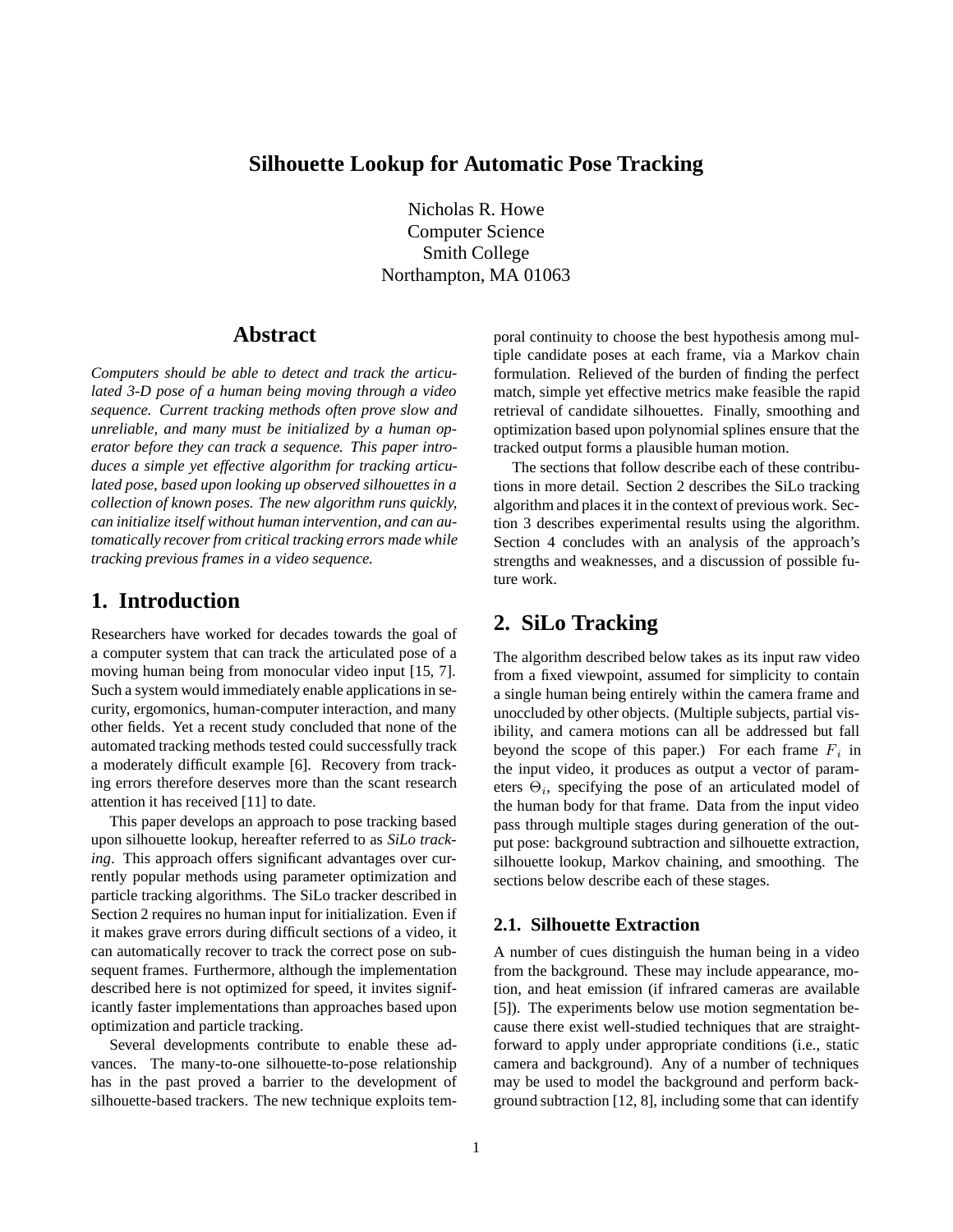human subjects moving against dynamic backgrounds [25]. The work presented here uses a graph-based static estimation of the background [9], generated by robustly measuring the mean and deviance of each pixel over time while excluding outliers. In applications where temporal batch processing is impractical, one of the dynamically updated background models cited above could be used instead. In either case, comparing the background model with each frame of the video yields a set of pixels that deviate strongly, presumably due to occlusion by the human subject. Simple morphological operations applied to this set of pixels clean up small errors and yield the observed silhouette for that frame. If the set of pixels output is disjoint, then the subsequent processing steps use the largest connected component.

#### **2.2. Silhouette Lookup**

Successful silhouette lookup requires two ingredients: a knowledge base of silhouettes associated with known poses, and an efficient heuristic for comparing the known silhouettes with those observed in the video input. To populate the knowledge base, this work uses data from the CMU Motion Capture Database artificially rendered from different viewpoints (36 parallel projections taken at 10◦ intervals around the subject). Although pruning of the stored pose library will probably be necessary in a production system, the current work simply stores all available data. For retrieval of the stored silhouettes, several heuristic similarity measures have been tested, including the turning angle metric and the chamfer distance. Although both work individually, a combination of the two (using summed retrieval status [2]) appears most effective.

The turning angle metric is sensitive to the length and orientation of extended limbs, and has been shown to correlate well with human notions of shape similarity [18]. In brief, the turning angle metric measures the integral of the difference between two normalized functions, where each function is derived from a silhouette by taking the tangent trace made during one complete circuit around the silhouette's border (see Figure 1). The turning angle metric is not rotation invariant; its use here assumes that the vertical axis in physical space coincides with the  $y$  axis in the input video. The tangent trace begins at the highest point of the silhouette (typically the head) and proceeds clockwise. The stored silhouettes average around 150 point samples around the silhouette boundary, from which individual comparisons can be computed rapidly.

The chamfer distance compares two sets of pixels (the boundaries of the silhouettes, in this case) by taking the sum of the distances from each pixel in one set to the nearest



Figure 1: Turning angle representation for a simple shape (a). For this figure, the perimeter trace (b) starts at the bottom of the curved section and proceeds counterclockwise.

pixel in the other set.

$$
H(S_1, S_2) = \sum_{p \in S_1} \min_{q \in S_2} d(p, q) \tag{1}
$$

Note that this is related to the Hausdorff metric, which takes a maximum rather than a sum. This chamfer distance can also be computed rapidly using a chain-code representation of the boundary.

Using the selected comparison heuristic, each silhouette extracted from the input frames identifies a set of silhouettes in the knowledge base that lie within some threshold of similarity. The poses associated with the selected silhouettes become the candidates in the next processing phase, Markov chaining. Because the quantity and quality of the best matches varies widely at different points in a video clip, it is helpful also to establish minima and maxima on the number of selections  $k_i$ , such that  $k_{min} < k_i < k_{max}$  at all frames. The experiments described below use between 100 and 500 selections per frame.

#### **2.3. Markov Chaining**

Because the mapping of poses to observed silhouettes is many-to-one, and the retrieved poses are only approximate matches to the actual observations, silhouette lookup returns multiple possible poses for a single observed silhouette. Markov chaining exploits the temporal dependency of human motion to weed out unlikely pose sequences, retaining the single chain of poses (one for each frame) that simultaneously maximizes both the per-frame match to the observations and the temporal similarity between successive frames. The problem may be stated in terms of error minimization, with the goal of minimizing the function  $E$ stated below.

$$
E = \sum_{i=0}^{n} M(\Theta_i, S_i) + \lambda \sum_{i=1}^{n} \Delta(\Theta_i, \Theta_{i-1})
$$
 (2)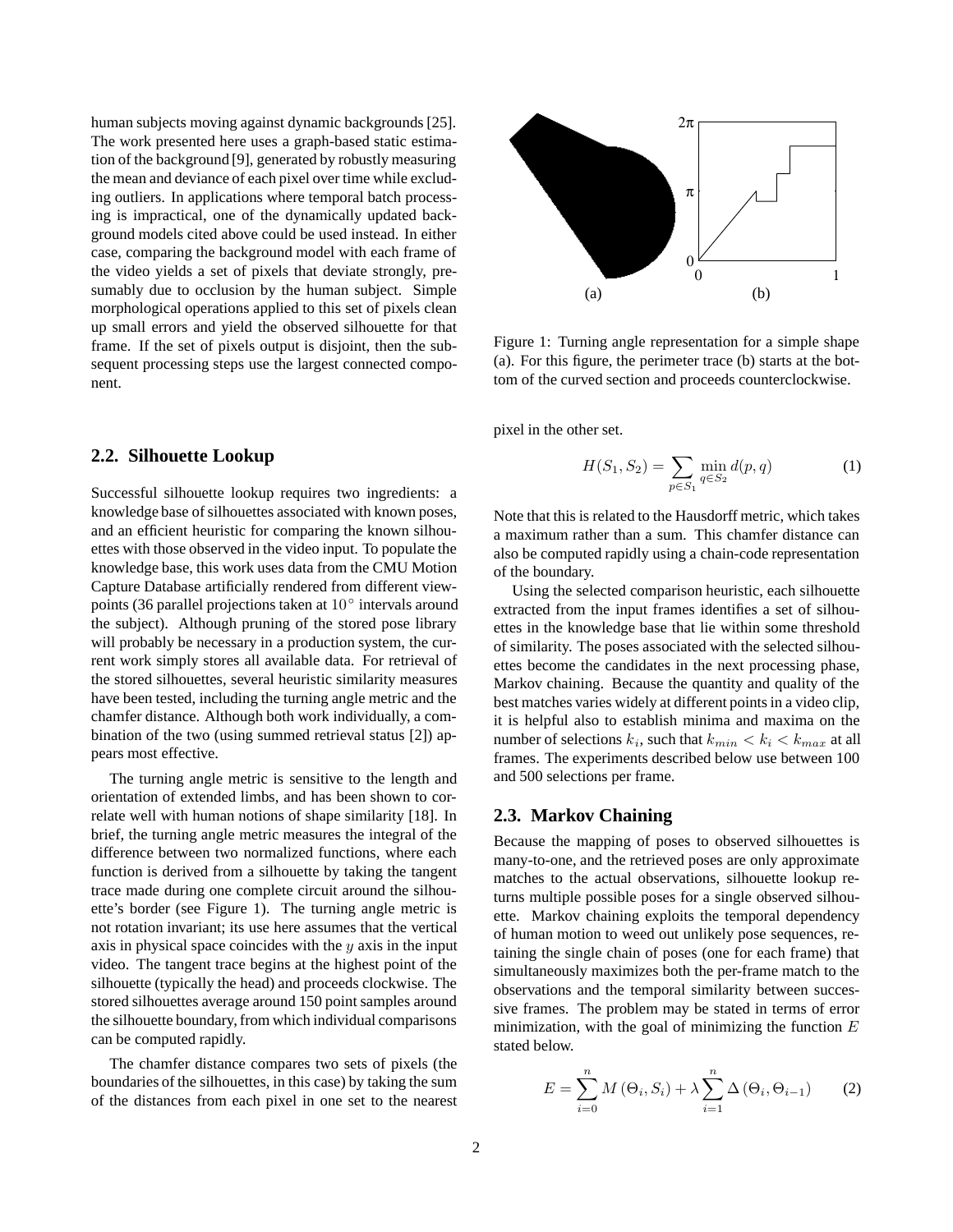Here *n* represents the number of frames in the video,  $M$ represents the matching error between the silhouette corresponding to the pose parameters  $\Theta_i$  and the observations in a given frame,  $\Delta$  represents the motion difference between two different sets of pose parameters, and  $\lambda$  serves as a weighting factor.

This stage requires a more sensitive silhouette comparison than the turning angle provides, so M uses a symmetric version of Equation 1 applied over all the pixels in the two silhouettes:

Let 
$$
P_{\Theta_i}
$$
 = pixels(render( $\Theta_i$ ))  
and  $P_{S_i}$  = pixels( $S_i$ );  
 $M(\Theta_i, S_i)$  =  $H(P_{\Theta_i}, P_{S_i}) + H(P_{S_i}, P_{\Theta_i})$  (3)

The choice of motion difference function ∆ offers an array of possibilities depending upon the degree of physical realism desired. The simplest functions merely reward solutions that change as little as possible from one frame to the next, perhaps in terms of each joint's angular parameters weighted by the mass and moment of inertia of the affected portions of the body. A more physically realistic criterion would measure the change in linear and angular momentum of body parts in 3-D space, or perhaps the power required to transition between frames. Unfortunately, implementing any criterion based upon change in velocity or momentum requires the use of a stochastic chain with two-state memory in place of a Markov chain. Fortunately, the simpler format yields excellent results, and the extra computation of the more physically plausible models appear unnecessary.

As noted above, using a simplified  $\Delta$  makes the sequence of frame poses into a Markov chain, where the likelihood of a particular pose in frame  $i$  depends only upon the pose assigned for frame <sup>i</sup>*−*1, and not on the pose in any preceding frames. Efficient dynamic-programming algorithms exist for finding the minimum-energy solution of Equation 2, given the finite set of  $k_i$  possible solutions at each frame generated during silhouette lookup. This minimumenergy solution serves as the basis for further smoothing and optimization.

#### **2.4. Smoothing and Optimization**

Markov chain minimization produces a solution that is consistent both from frame to frame and with observations made at each frame. However, it is still made up of poses retrieved from the knowledge base, which typically cannot express the true solution exactly. A rendering of the proposed solution may appear jerky and occasionally inconsistent with the input video where no pose in the knowledge base exactly matches the true pose. Two final processing steps address these concerns.



Figure 2: Sample smoothing of single parameter dimension  $\theta_i(i)$ . The final curve (solid line) smooths out the individual Markov chain points (crosses). Two of the overlapping spline curves are shown (dotted lines).

The first step eliminates jerkiness through a temporal smoothing of the Markov chain solution. The vector Θ*<sup>i</sup>* of pose parameters at frame  $i$  can be decomposed into its individual components, each viewed as deriving from a onedimensional function of the frame number  $\theta_i(i)$  plus some error  $\epsilon_i(i)$ . Assuming that the underlying component functions  $\theta_j$  should be smooth,  $\theta_j(i)$  can be modeled as a series of overlapping polynomial splines (see Figure 2). Taking  $\Theta'_i = (\theta_1(i), \theta_2(i), ..., \theta_m(i))$  yields a smoothed solution. The experiments described in this paper build the  $\theta_i(i)$  using quadratic splines of eleven frames in length and smoothly overlapped by five frames. Given a frame rate of 30 Hz, this enforces smoothness over a timescale of about one-third of a second. (Note that the use of splines in this capacity depends upon a careful choice of the joint angle representation, to ensure that the range of motion for each individual joint does not include any singularities.)

The result of the process described above may still not exactly match the observed silhouettes in all places, depending upon the density with which poses in the knowledge base cover the range of poses observed. The faithfulness between the observations and the proposed solution may be increased through parametric optimization (currently implemented via Matlab's *fminsearch* function). This final step takes much longer than the preceding ones, so applications (such as activity/gait recognition) not needing extreme precision may choose to forego it. To maintain the smoothness of the solution, the optimization proceeds on the parameters of the  $m$  polynomial splines (created during the smoothing process) that generate a smoothed block of 11 frames at once. Equation 2 gives the energy criterion.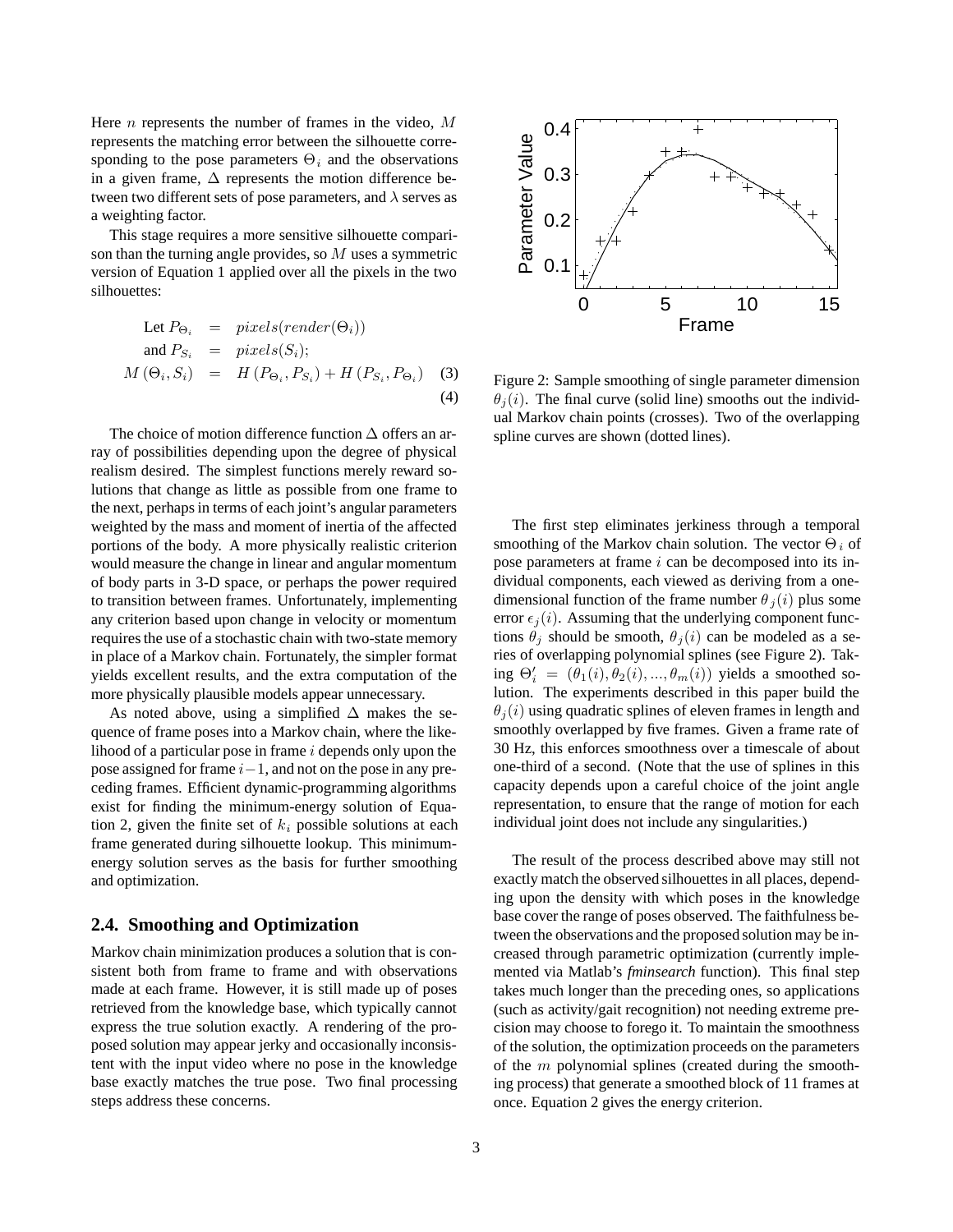#### **2.5. Related Work**

A large body of work on pose tracking precedes this paper, dating back to the early 1980's [15, 7]; a 2001 survey lists many recent contributions [13]. Only the most relevant works can be cited here due to space limitations. In particular, this section will focus on other research into full *3-D articulated pose reconstructions from monocular video input*. Recent efforts in this area have used models of probable poses and motions and sophisticated optimization routines together with particle-based tracking algorithms and motion models [10, 20, 22]. As mentioned in the introduction, these present difficulties with initialization and error recovery, and can be slow to operate. There has been some prior interest in using silhouettes for pose recognition [4, 17, 21], but the reported results do not present completed 3-d reconstructions of video clips. One exception does include results for a single very short (19-frame) sequence [14]. The latter work is similar in spirit to that described in this paper, using edge images instead of silhouettes to retrieve poses from a library. It applies a completely different retrieval metric (shape context [3]) and does not address the frame-to-frame issues considered herein. Without further examples of its performance, it is difficult to compare with the current work.

Recent research has also looked at the use of silhouettes for tracking hand pose [24, 1]. The hand-tracking work differs from the results presented herein by making the assumption that only a small number of key poses (e.g., sign-language symbols) need be precisely identified, with intervening frames filled in via interpolation. By contrast, this work uses a knowledge base with broad coverage to retrieve the best matches for *every* frame, allowing the motion to develop arbitrarily without having to pass through key poses. The large number of degrees of freedom in the human body inhibits identification of key poses. However, key poses have been applied to full-body pose estimation in certain limited domains such as the analysis of tennis serves [23].

Others have looked at alternate approaches to the problem of automatic initialization. Ramanan and Forsyth first identify clusters of candidate features that might indicate the presence of a person, and then track those features through the video [16]. This avoids the use of background subtraction, but introduces other assumptions about the appearance of the tracking subjects (e.g., body parts have coherent appearance). Their work also differs in producing only two-dimensional information on body part location, while the use of silhouette lookup to make threedimensional inferences lies at the heart of this paper's contribution.

The use of silhouette lookup here shares some ideas in common with recent work by Shakhnarovich et. al. on lookup-based approaches to pose estimation [19]. Their

work uses edge features rather than silhouettes, applied to the rapid estimation of upper-body pose from single images rather than videos. They use parameter-sensitive hashing to achieve sub-linear retrieval speeds, and increase the precision of the retrieval prediction, by interpolating between the top retrieval results. Both of these ideas should prove useful with silhouette lookup, although the Markov chaining and smoothing steps achieve results similar to those of the interpolation process.

# **3. Experimental Results**

Quantitative evaluation of 3-d pose reconstruction is notoriously difficult. This section shows the results of experiments with the methods described in Section 2 on multiple sample video clips of varying degrees of difficulty. *Walk* shows the subject walking from right to left, while *Circle* shows the same subject walking in a circle. Both clips were generated and used to test other tracking algorithms [20], although lack of a ground truth prevents any quantitative comparisons. A third clip, *Dancer*, shows a ballet dancer performing a short routine. The turning of the dancer's body in this clips makes it difficult for many tracking algorithms to follow.

Figures 3-5 summarize the tracking results for the trial clips. The system tracks *Walk* well, making no significant errors. On the other two clips the system tracks the bulk of the sequence with high fidelity, but tracking failures appear at several points. Analysis of the failures reveals two distinct modes: ambiguity problems (where the silhouette cannot distinguish between two or more plausible solutions) and retrieval problems (where lookup in the knowledge base returns no poses matching the actual motion). The discussion below examines each in turn.

#### **3.1 Error Analysis**

Ambiguity problems appear in the latter third of *Circle*: the tracked motion and the true motion suffer from a right-left reversal. This cannot be avoided in any system based solely upon silhouette measurements; mathematically, a simultaneous left-right inversion of the pose and reflection about the line-of-sight axis produces an identical silhouette, as illustrated in Figure 6. Similar ambiguities cause problems in the *Dancer* clip when the dancer's body turns. The tracked silhouette matches the observations, but close inspection shows that in about half the cases the tracked direction of rotation does not match reality. Ultimately the use of additional cues beyond silhouette matching (such as optical flow) should control this source of error.

Retrieval failure appears in the *Circle* clip around frame 30, as the subject turns away from the camera. Close investigation of the frames immediately following the point of error indicates that none of the poses returned during the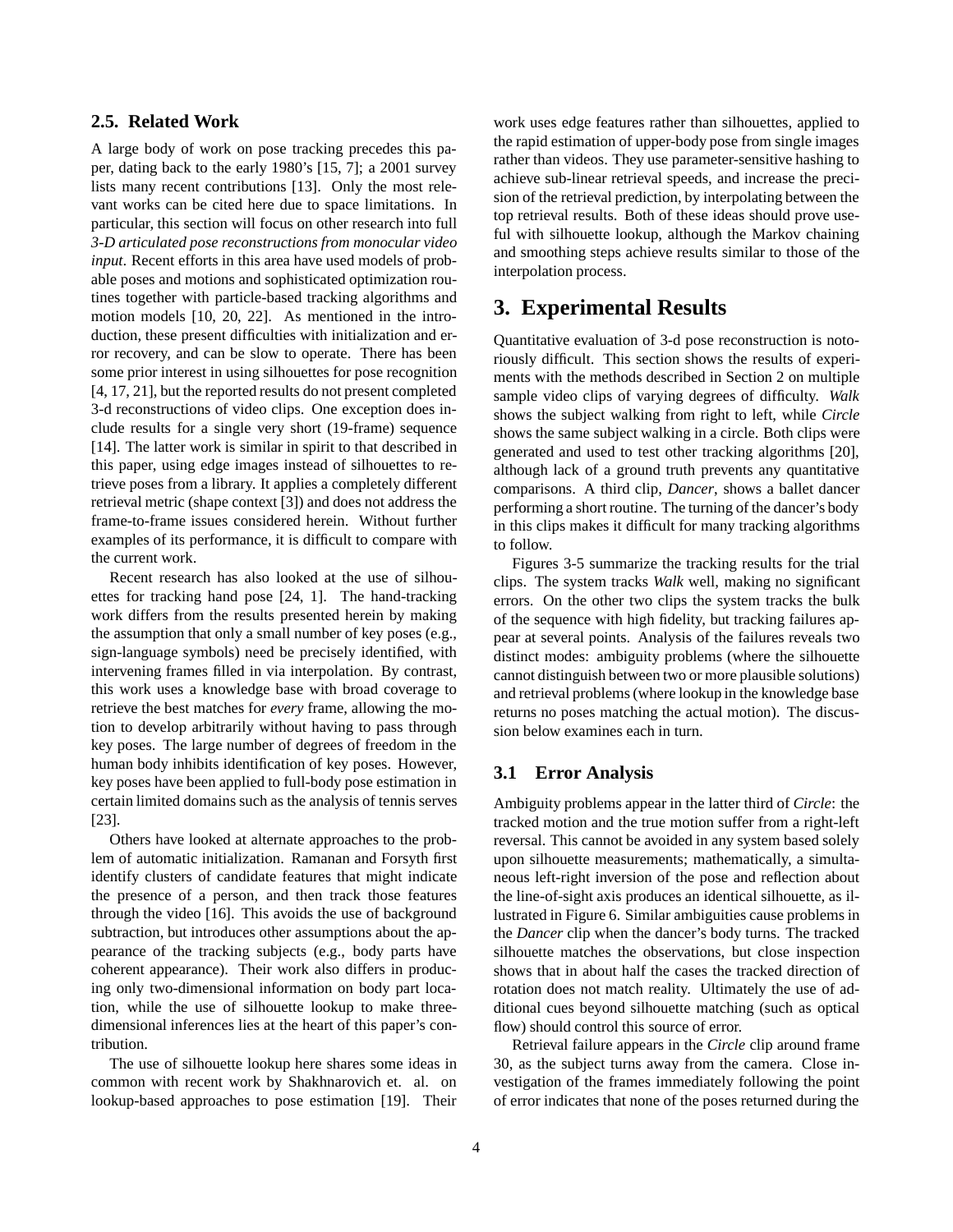

Figure 3: *Walk* clip and its reconstructed pose. The corresponding videos may be viewed in the supplementary materials.

retrieval step are close matches for the actual pose. Indeed, the next 40 frames or so consist of poses for which the retrieval metric used cannot adequately distinguish the correct pose among a multitude of incorrect poses with similar silhouettes. There are simply too many competing candidates. The recovered pose track for this period is correspondingly confused. However, around frame 80 the tracker miraculously recovers: a sequence of frames provide good matches, and the tracked motion closely resembles the actual motion once more. The spontaneous recovery shows that the system can indeed regain the correct track even after essentially losing it completely.

#### **3.2 Behavior Analysis**

For any algorithm that processes frames in batch, one may reasonably ask how much the processing mode influences the solution. In particular, how far down the Markov chain does a choice made at one frame show any effect in practice? The experiments in this section investigate this question empirically for the *Walk* clip, and find that the answer in most cases is fewer than ten frames.

Figure 7 shows the results of an experiment designed to test how quickly the Markov chain solution converges from an erroneous initial starting point, chosen at random from the pose library and repeated over 1000 trials. The plot shows that after only ten frames, all starting points converge on two fairly stable solutions, and after 45 frames all reach



Figure 4: *Circle* clip and its reconstructed pose. The corresponding videos may be viewed in the supplementary materials.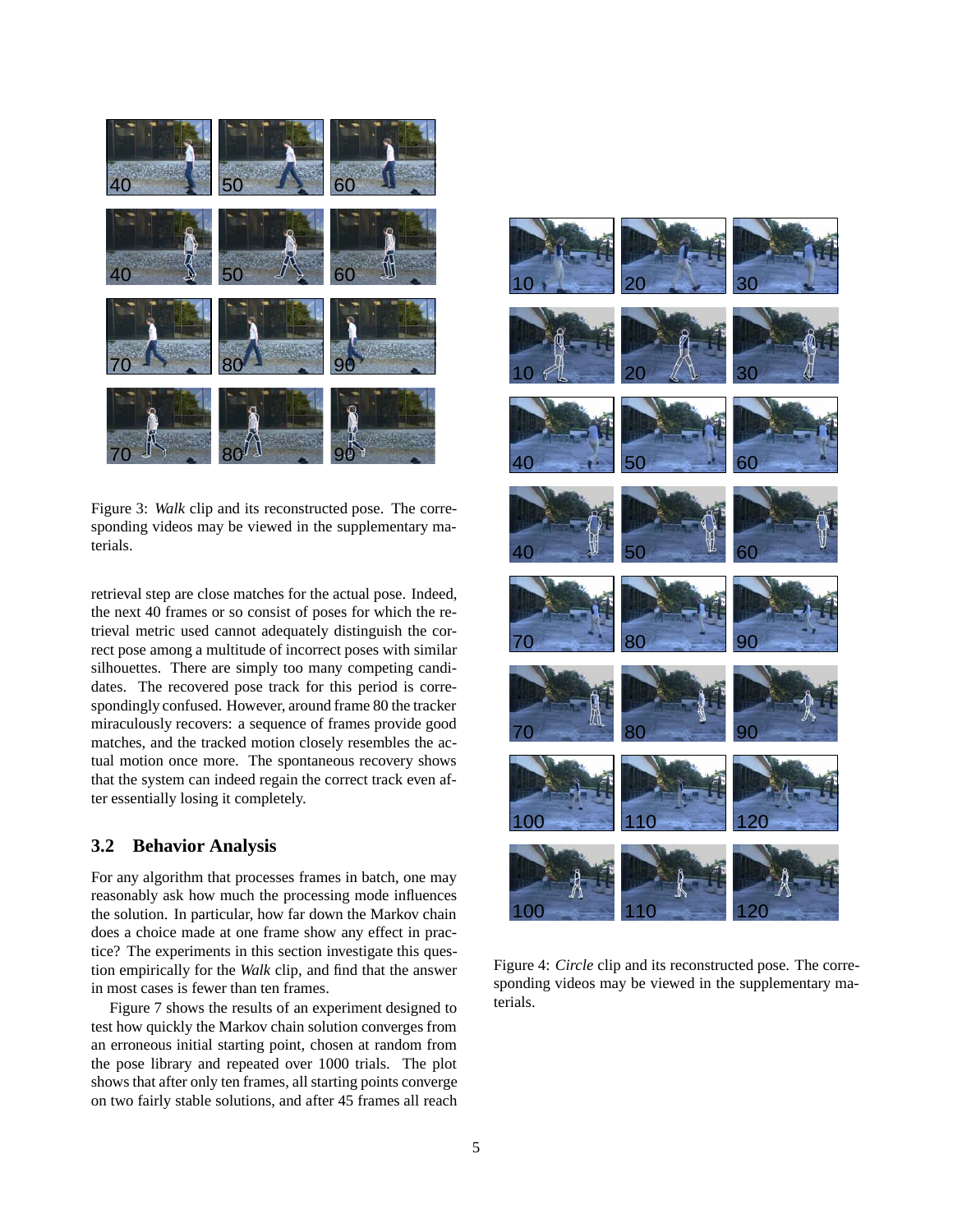

Figure 5: *Dancer* clip and its reconstructed pose. The corresponding videos may be viewed in the supplementary materials.



Figure 6: Right-left ambiguity for silhouettes. The two poses on the left produce exactly the same silhouette when viewed from the side under orthographic projection.



Figure 7: Convergence of the SiLo tracker under divergent starting conditions. The bars show the number of unique solutions on the *Walk* clip decreasing rapidly over time, despite the initial frame's constraint to a randomly chosen pose on each of 1000 trials.

the same solution, regardless of initial conditions.

Given that the Markov chain solution converges quickly regardless of the starting point, one might also ask how the endpoint of the chain can affect the final result. Although most of the experiments described in this paper evaluate the frames in a single batch, some applications require incremental processing. Theoretically, the addition or deletion of a few frames at the end of a clip could change the entire Markov chain solution back to the initial frame, making incremental processing risky. Fortunately, Figure 8 shows empirically that choosing a different endpoint affects at most the last ten frames or so. This opens the door to incremental processing with a roughly half-second delay, as the solution for the final frames awaits the arrival of additional data before commitment.

# **4. Conclusion**

The SiLo tracker demonstrates successful self-initialization and error-recovery for three-dimensional pose tracking. It infers realistic-looking depth information missing from the two-dimensional video input. Like other current algorithms for monocular 3-D pose tracking, it makes some errors, but unlike many techniques it can recover automatically and regain the correct track on subsequent frames relatively quickly and without human intervention.

Despite the positive results presented in this paper, silhouette lookup remains an essentially simple approach to a difficult problem. The tracker described in the preceding sections uses no models of motion or body appearance (other than those implicit in the knowledge base). Any method based upon silhouettes alone lacks the ability to explicitly track body parts with no edges incident on the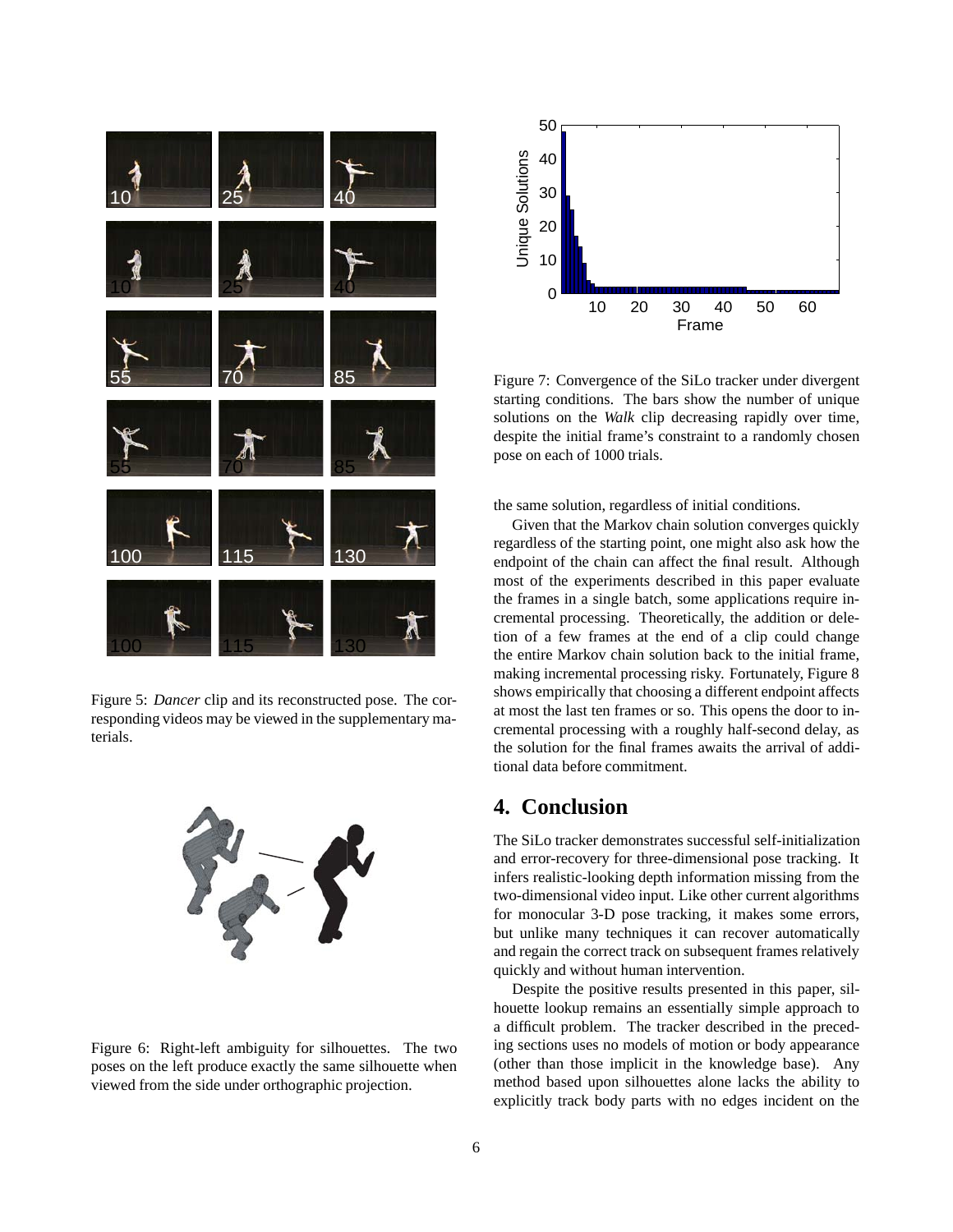

Figure 8: End effects for the SiLo tracker. Running the Markov chain reconstruction on prefix subclips of *Walk* yields a solution that may be compared to that for the full clip. No solutions differed by more than eight final frames.

silhouette's outline, and cannot distinguish between some classes of solution (such as those in Figure 6). For this reason, research is needed on hybrid approaches that augment silhouette lookup with motion models and incremental, texture-based tracking of individual parts. The two approaches have complementary strengths, and each may support the other where it is weak.

The experiments in this paper use activity-specific knowledge bases tailored towards walking and dancing. Even so, the gaps in the knowledge base sometimes impact negatively on the final tracked pose. For the future, generating a general-purpose library of poses that achieves even coverage of the parameter space without redundancy will prove a significant research challenge. Another related challenge will be to control the time required for silhouette lookup by investigating and incorporating algorithms that offer sublinear retrieval speeds [19].

The key contribution of this work lies in the message it carries about approaches to pose tracking: nice results can be achieved by comparatively simple methods based upon retrieval rather than prediction. Instead of generating results by incremental frame-after-frame processing, the SiLo tracker combines simultaneous recognition/retrieval at every frame with subsequent Markov-based temporal reconciliation. This allows the stronger portions of the input to dominate the result, rather than the weakest. The SiLo tracker demonstrates impressive reliability in tracking difficult motions of a single subject in monocular video. With further research, this may prove only the beginning of what lookup-based trackers can achieve.

## **5 Acknowledgements**

This material is based upon work supported by the National Science Foundation under Grant No. IIS-0328741. The training data used in this project was obtained from mocap.cs.cmu.edu. The database was created with funding from NSF EIA-0186217.

# **References**

- [1] V. Athitsos and S. Sclaroff. Estimating 3d hand pose from a cluttered image. In *IEEE Computer Society Conference on Computer Vision and Pattern Recognition*, 2003.
- [2] N. J. Belkin, P. Kantor, E. A. Fox, and J. A. Shaw. Combining the evidence of multiple query representations for information retrieval. *Information Processing and Management*, 31(3):431–448, 1995.
- [3] M. Belongie, J. Malik, and J. Puzicha. Shape matching and object recognition using shape contexts. *IEEE Transactions on Pattern Analysis and Machine Intelligence*, 24(24):509– 522, April 2002.
- [4] M. Brand. Shadow puppetry. In *International Conference on Computer Vision*, pages 1237–1244, September 1999.
- [5] J. W. Davis and A. F. Bobick. A robust human-silhouette extraction technique for interactive virtual environments. In N. Magnenat-Thalmann and D. Thalmann, editors, *International Workshop on Modelling and Motion Capture Techniques for Virtual Environments*, pages 12–25. Springer, 1998.
- [6] D. DiFranco, T.-J. Cham, and J. M. Rehg. Reconstruction of 3-d figure motion from 2-d correspondences. In *IEEE Computer Society Conference on Computer Vision and Pattern Recognition*, pages 307–314, 2001.
- [7] D. Hogg. Model-based vision: A program to see a walking person. *Image and Vision Computing*, 1(1):5–20, February 1983.
- [8] T. Horprasert, D. Harwood, and L.S. Davis. A robust background subtraction and shadow detection. In *Proceedings of the Asian Conference on Computer Vision*, 2000.
- [9] N. Howe and A. Deschamps. Better foreground segmentation through graph cuts. Technical report, Smith College, 2004. http://arxiv.org/abs/cs.CV/0401017.
- [10] N. R. Howe, M. E. Leventon, and W. T. Freeman. Bayesian reconstruction of 3d human motion from single-camera video. In S.A. Solla, T.K. Leen, and K.-R. Müller, editors, *Advances in Neural Information Processing Systems 12*, pages 820–826, Cambridge, MA, 2000. MIT Press.
- [11] S. Ioffe and D. Forsyth. Human tracking with mixtures of trees. In *International Conference on Computer Vision*, pages 690–695, 2001.
- [12] K.-P. Karmann and A. von Brandt. Moving object recognition using an adaptive background memory. In *Time-Varying Image Processing and Moving Object Recognition*, Amsterdam, 1990. Elsevier.